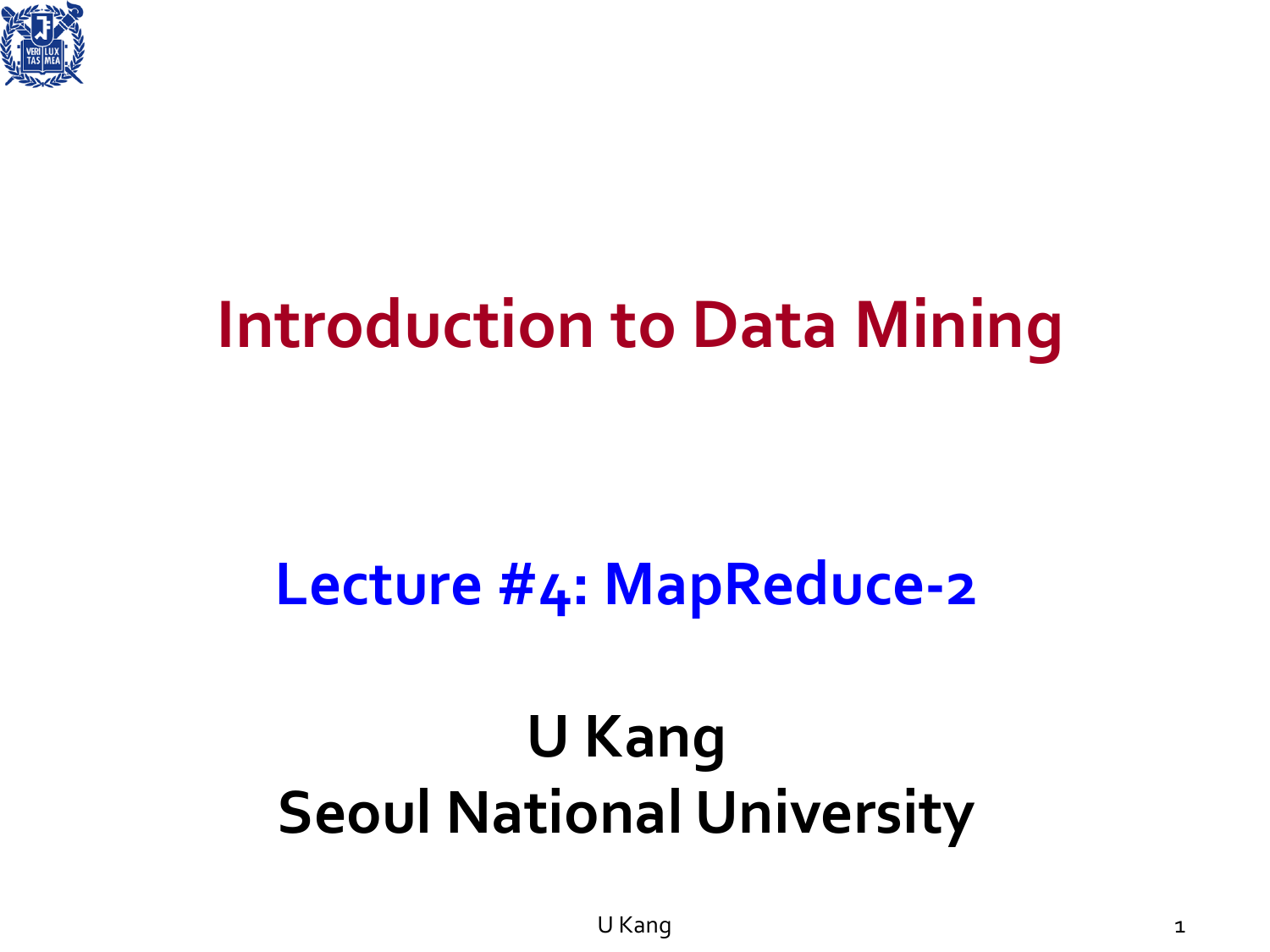



### **PROBLEMS Suited For Map-Reduce** □ Pointers and Further Reading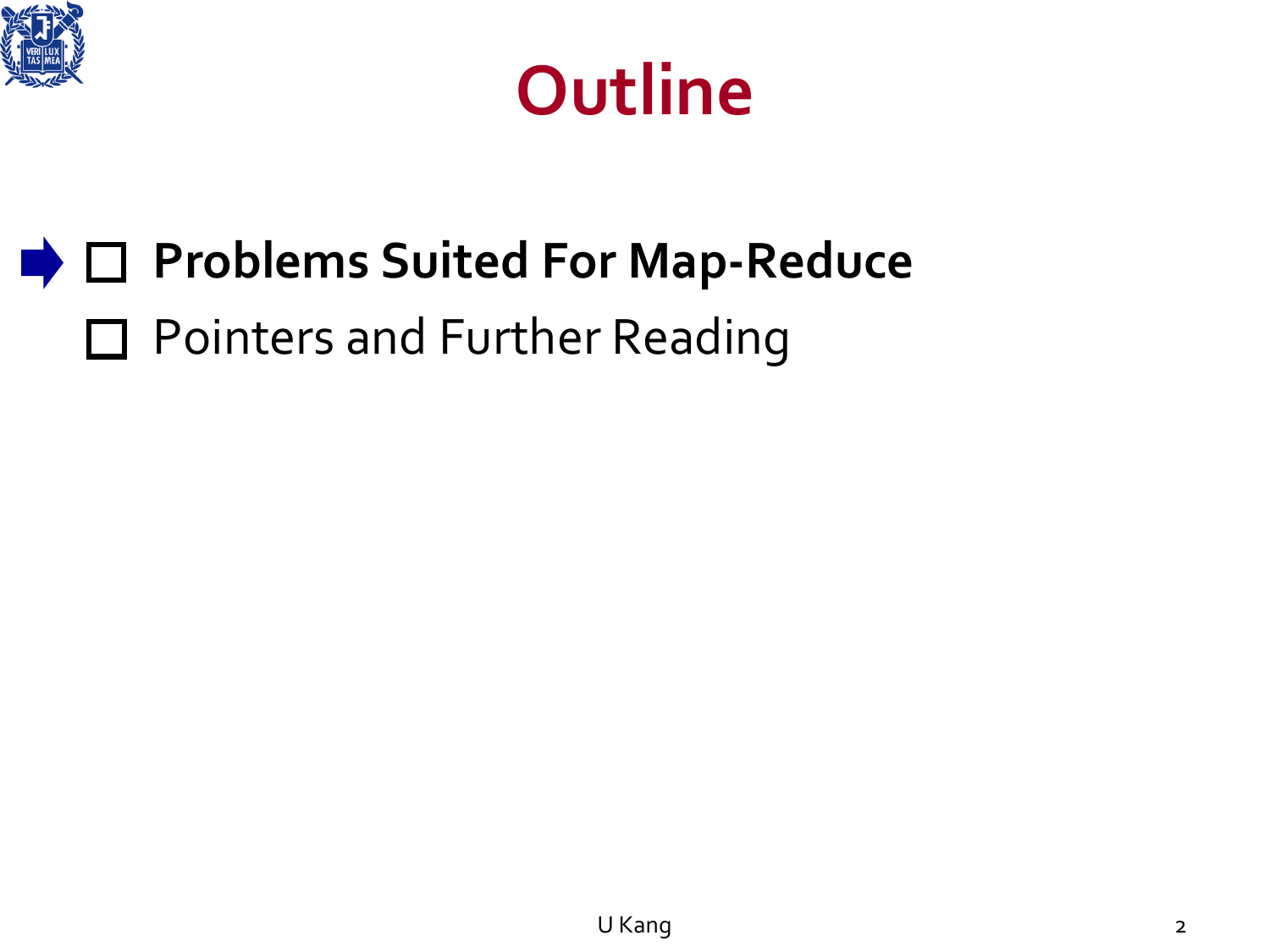

## **Example: Host size**

#### **Suppose we have a large web corpus**

- **Look at the metadata file** 
	- □ Lines of the form: (URL, size, date, ...)

#### **For each host, find the total number of bytes**

□ That is, the sum of the page sizes for all URLs from that particular host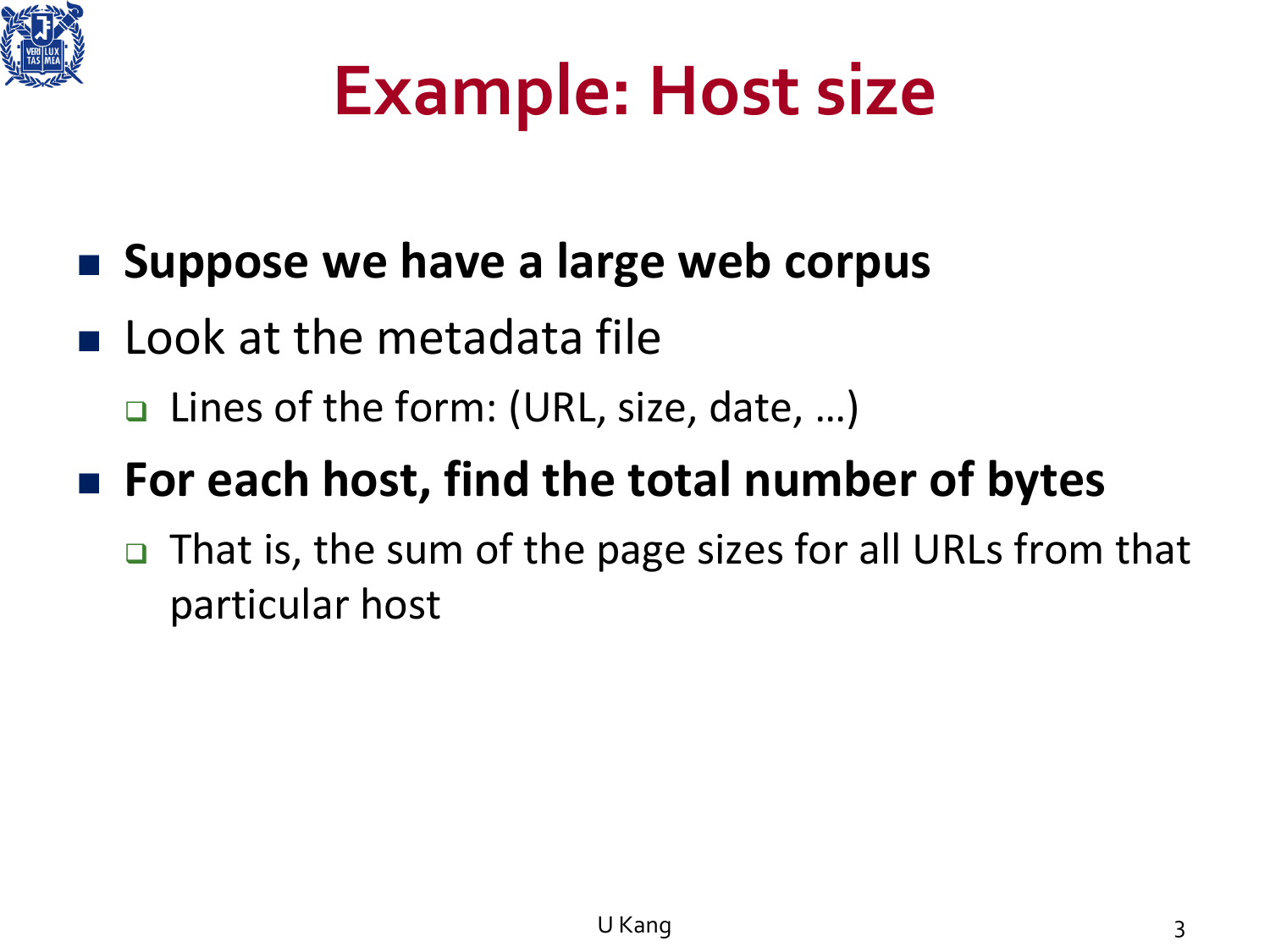

## **Example: Language Model**

#### **Statistical machine translation:**

 Need to count number of times every 5-word sequence occurs in a large corpus of documents

#### **Very easy with MapReduce:**

#### **Map:**

Extract (5-word sequence, count) from document

#### **Reduce:**

Combine the counts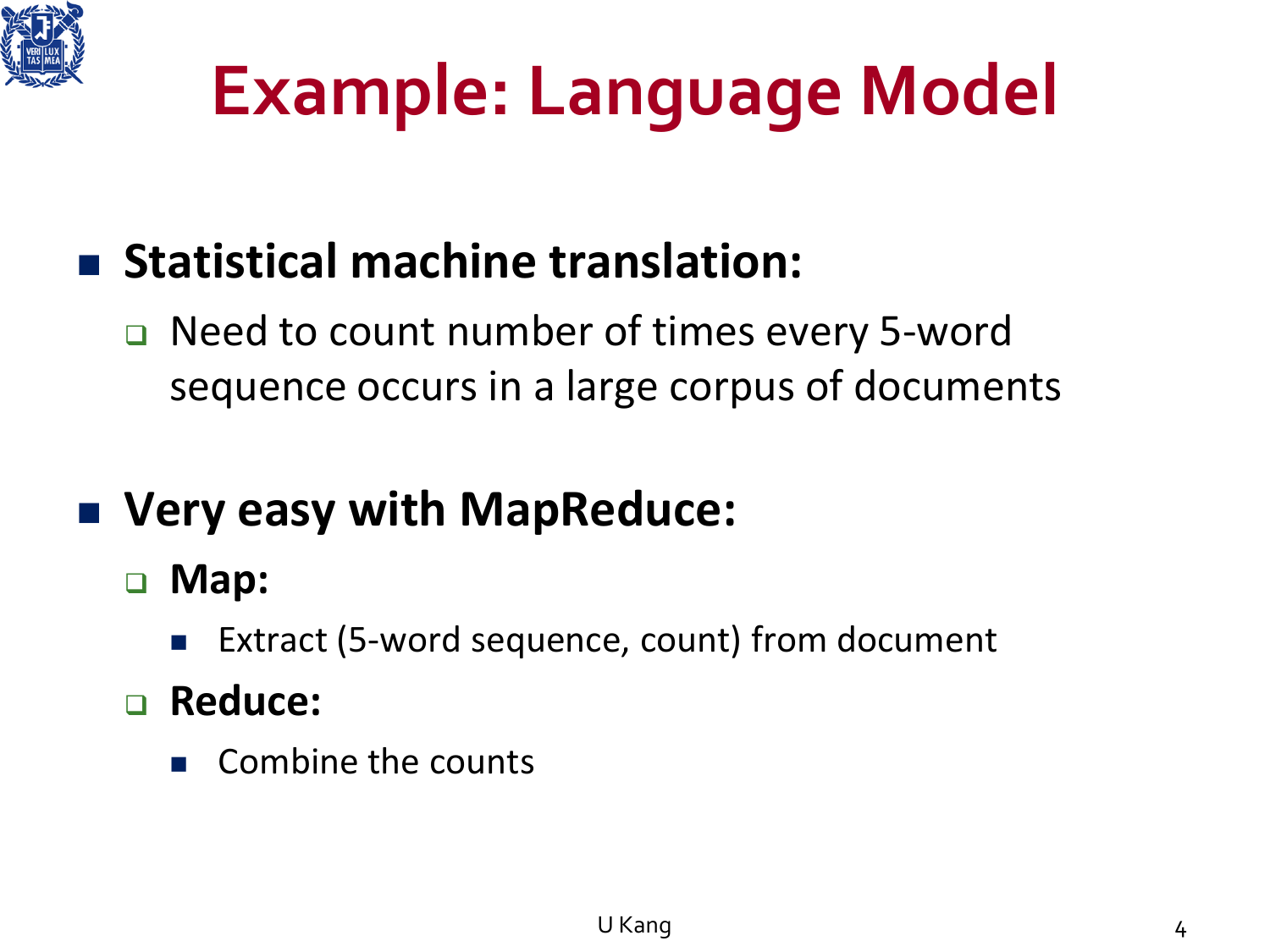

### **More Examples**

■ Distributed Grep

 $\Box$  Map(): emits a line if it matches a supplied pattern

- Reverse Web-Link graph
	- □ Map() : output <target, source> for each target in a source web page
	- □ Reduce: output <target, list(source)>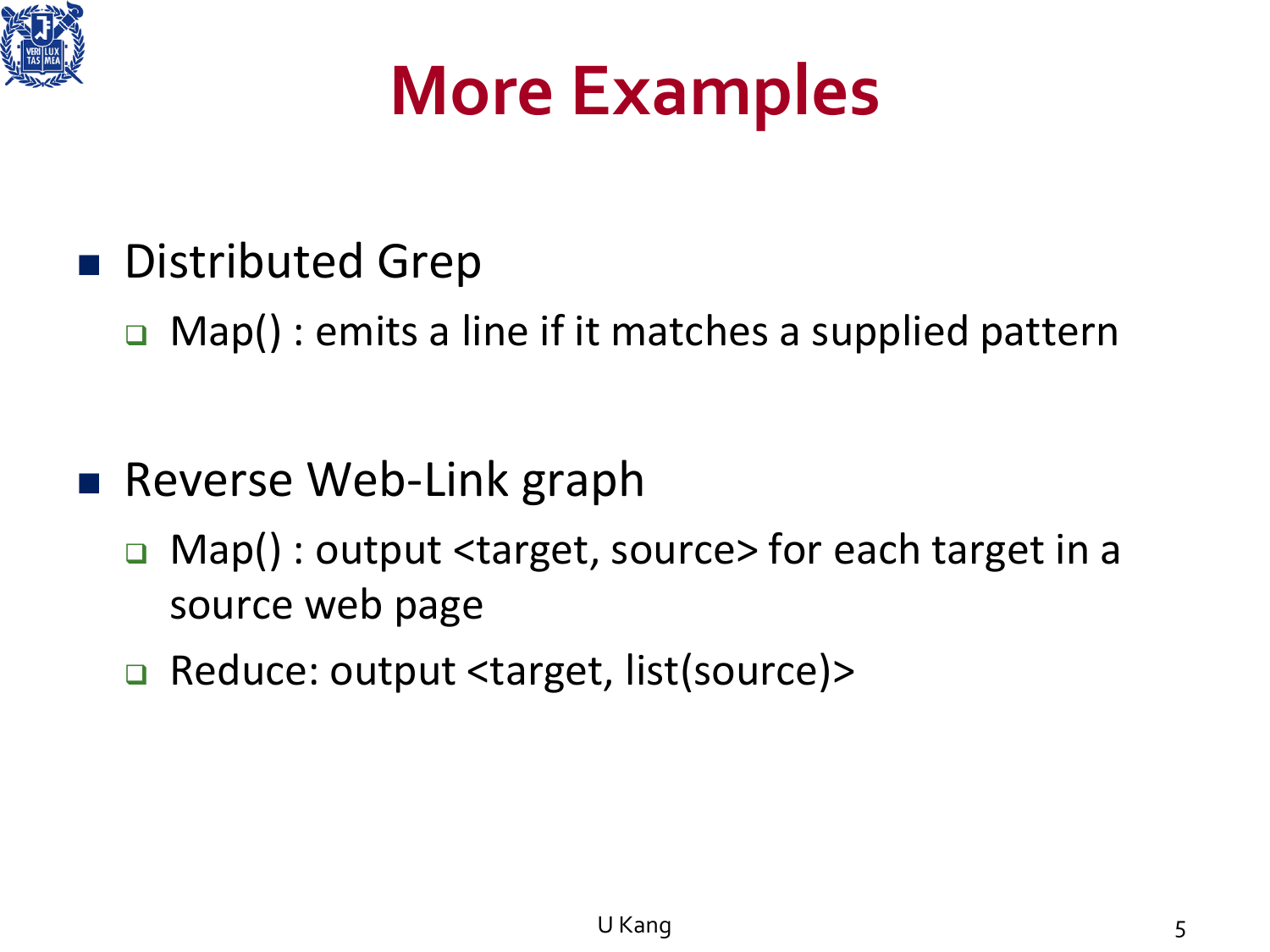

## **More Examples**

- Term-Vector per Host
	- Term vector : summarizes most important words that occur in a given host
	- □ Map: output <hostname, term vector> for a given document
	- □ Reduce: output <hostname, term vector> for frequent terms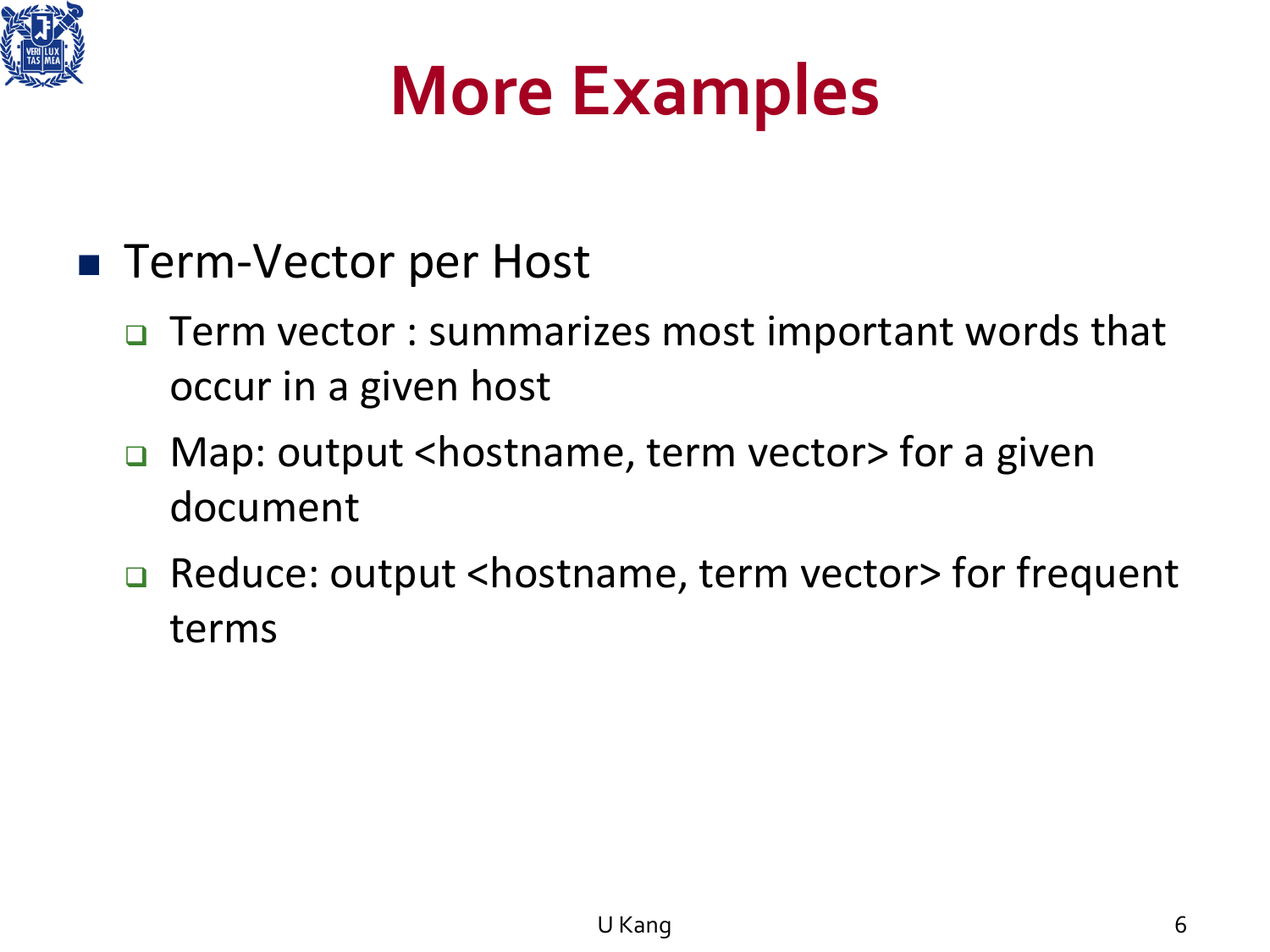

### **More Examples**

#### **n** Inverted index

- □ Map(): output <word, document ID>
- □ Reduce(): output <word, list(document ID)>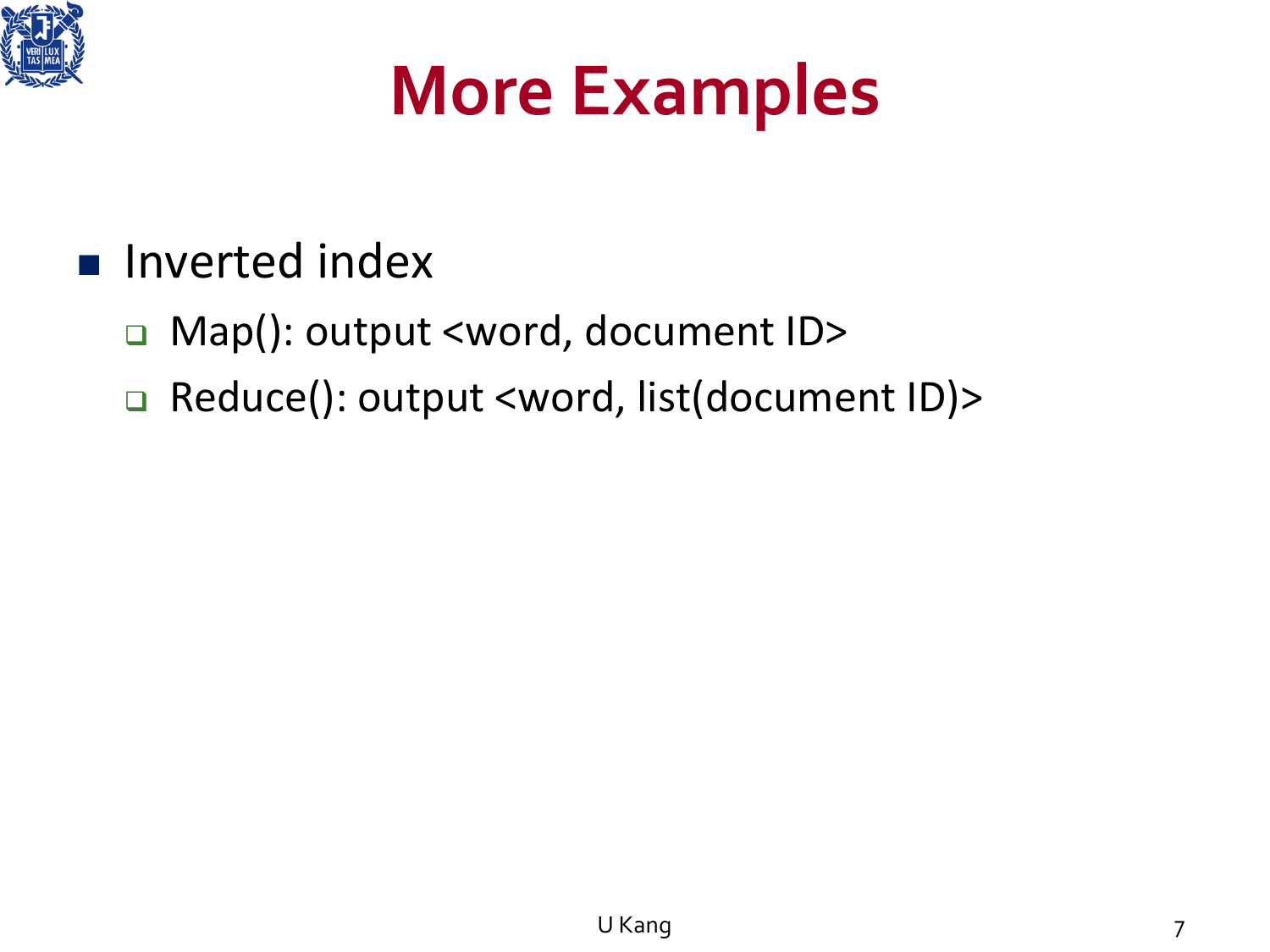

## **Example: Join By Map-Reduce**

- Compute the natural join *R(A,B)*  $\bowtie$  *S(B,C)*
- *R* and *S* are each stored in files
- Tuples are pairs *(a,b)* or *(b,c)*

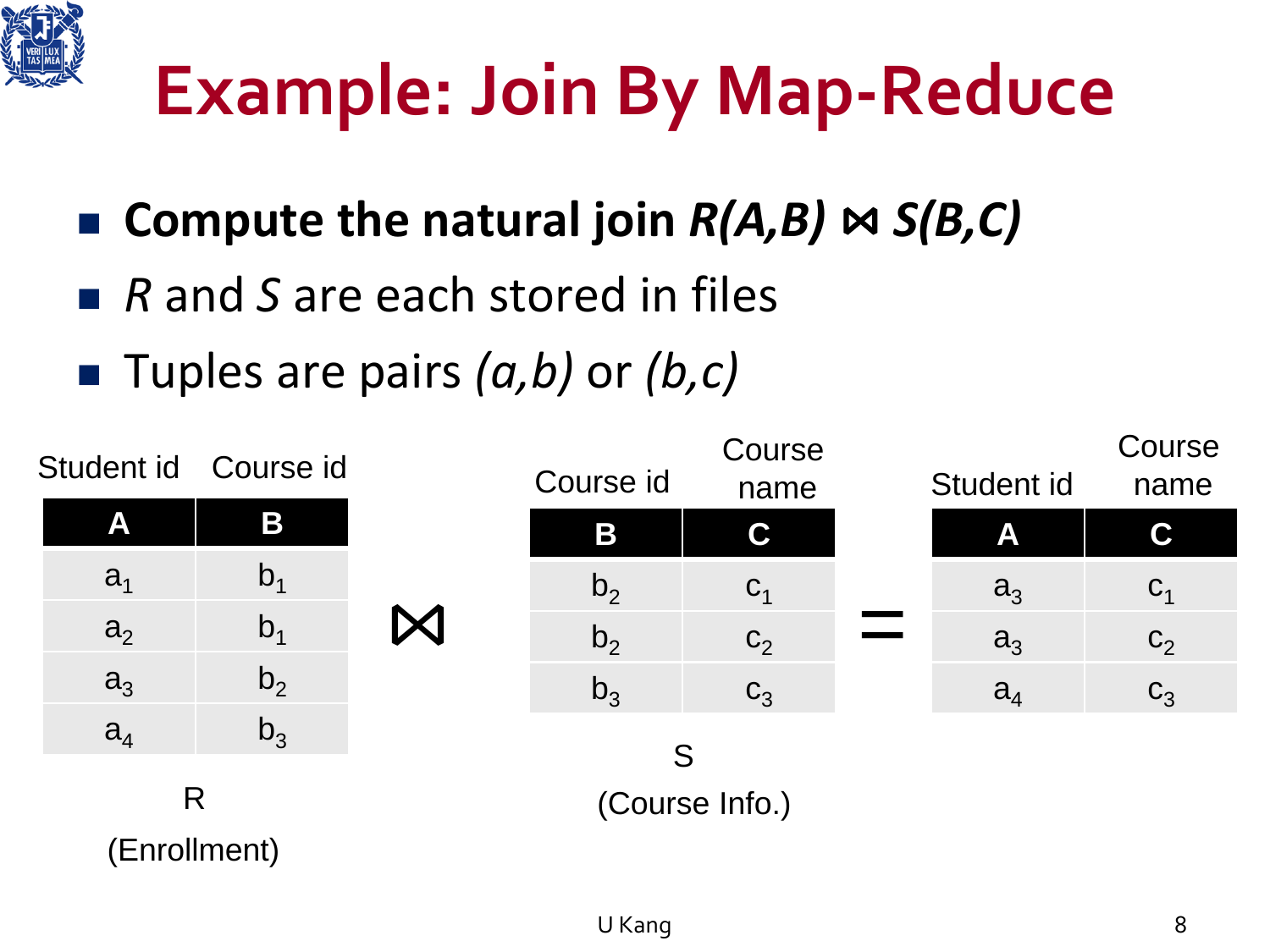

## **Map-Reduce Join**

- **Use a hash function** *h* **from B-values to** *1...k*
- **A Map process turns:**
	- Each input tuple *R(a,b)* into key-value pair *(b,(a,R))*
	- Each input tuple *S(b,c)* into *(b,(c,S))*
- **Map processes** send each key-value pair with key *b* to Reduce process *h(b)*
	- □ Hadoop does this automatically; just tell it what *k* is.
- Each **Reduce process** matches all the pairs *(b, (a, R))* with all *(b,(c,S))* and outputs *(a,b,c)*.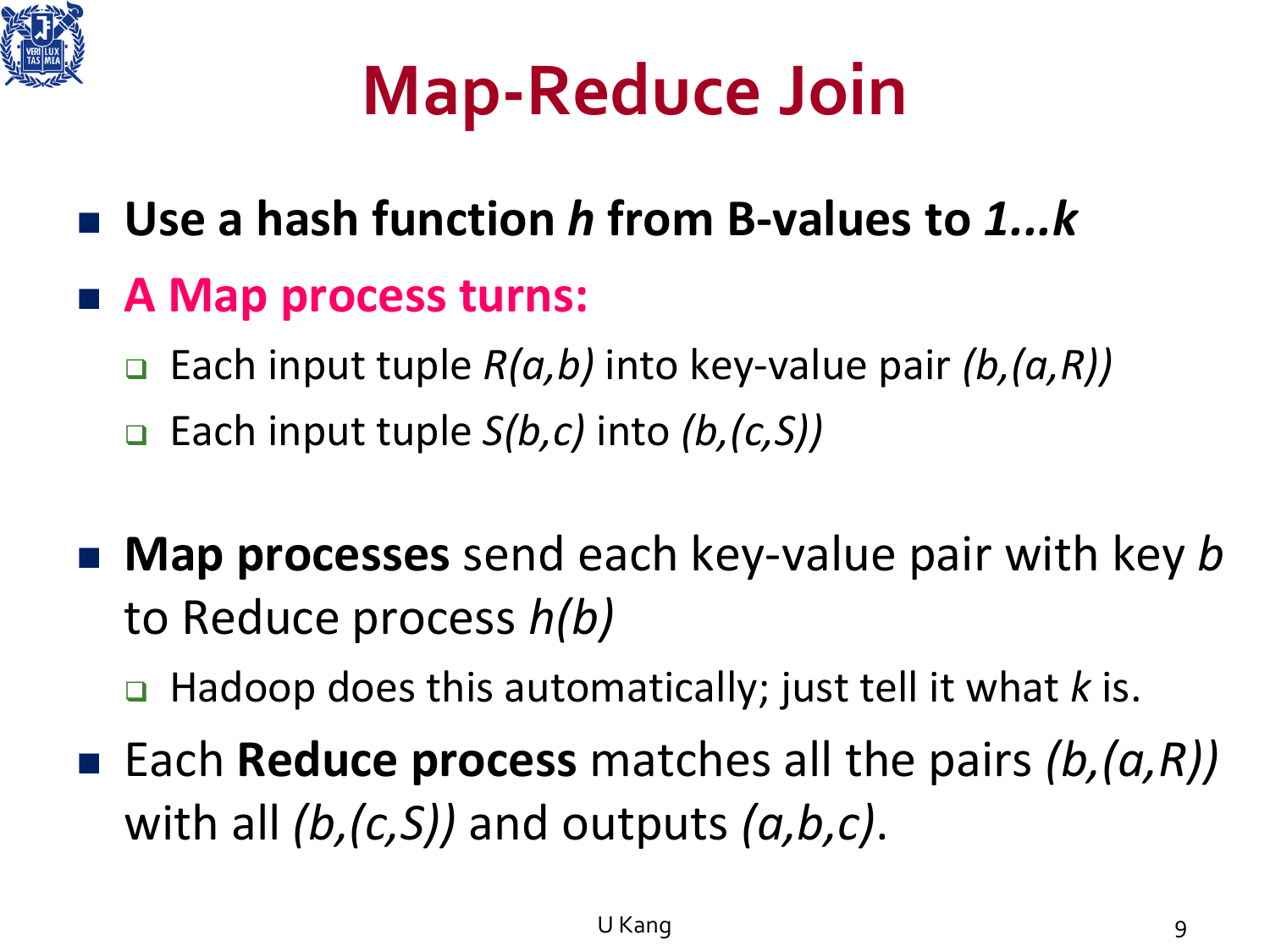

## **Cost Measures for Algorithms**

- **In MapReduce we quantify the cost of an algorithm using**
- *1. Communication cost* = total I/O of all processes
- *2. Elapsed communication cost* = max of I/O along any path
- 3. (*Elapsed*) *computation cost* analogous, but count only running time of processes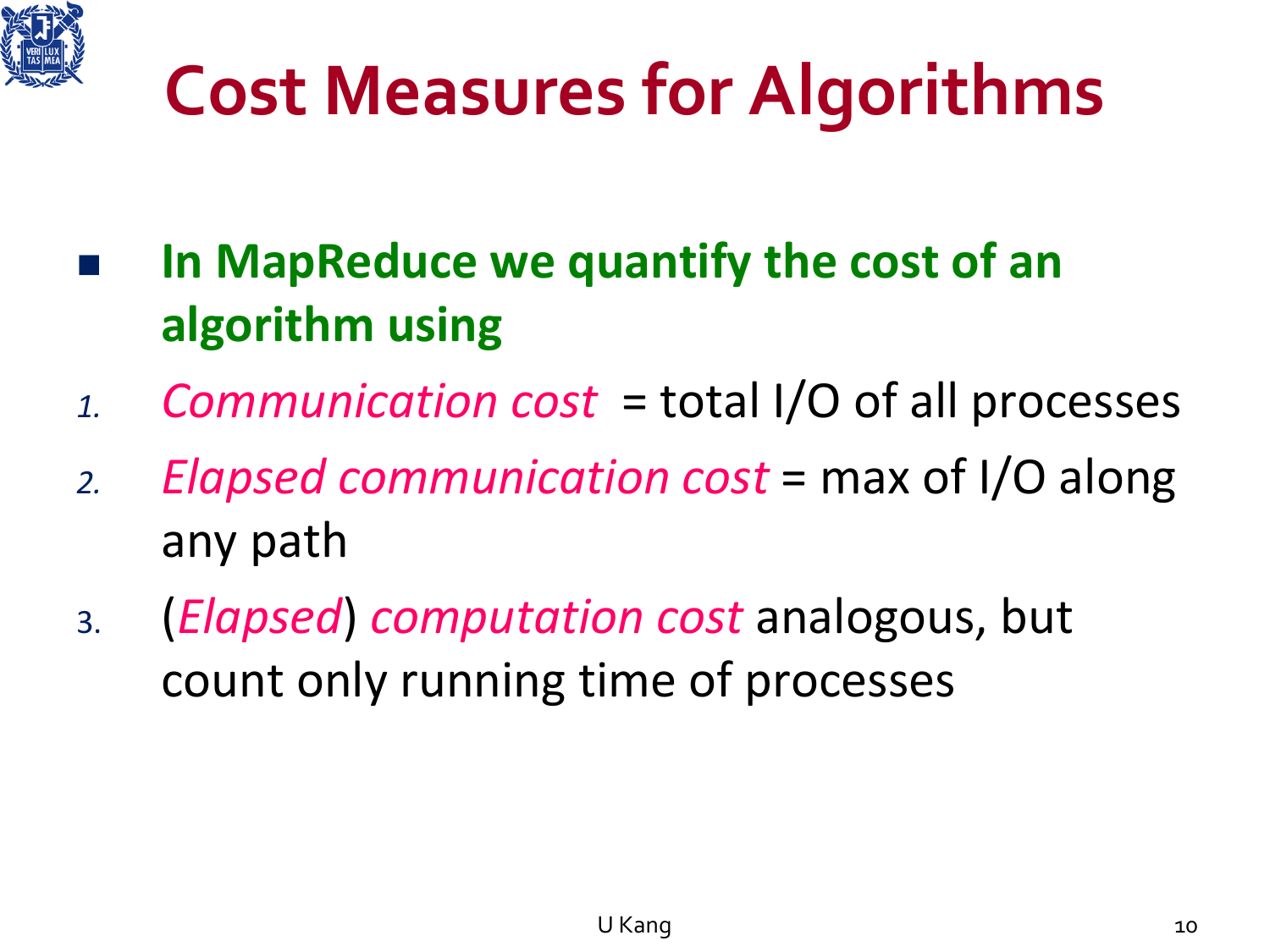

### **Example: Cost Measures**

#### **For a map-reduce algorithm:**

- **Communication cost =** input file size + 2 × (sum of the sizes of all files passed from Map processes to Reduce processes) + the sum of the output sizes of the Reduce processes.
- □ **Elapsed communication cost** is the sum of the largest input + output for any map process, plus the same for any reduce process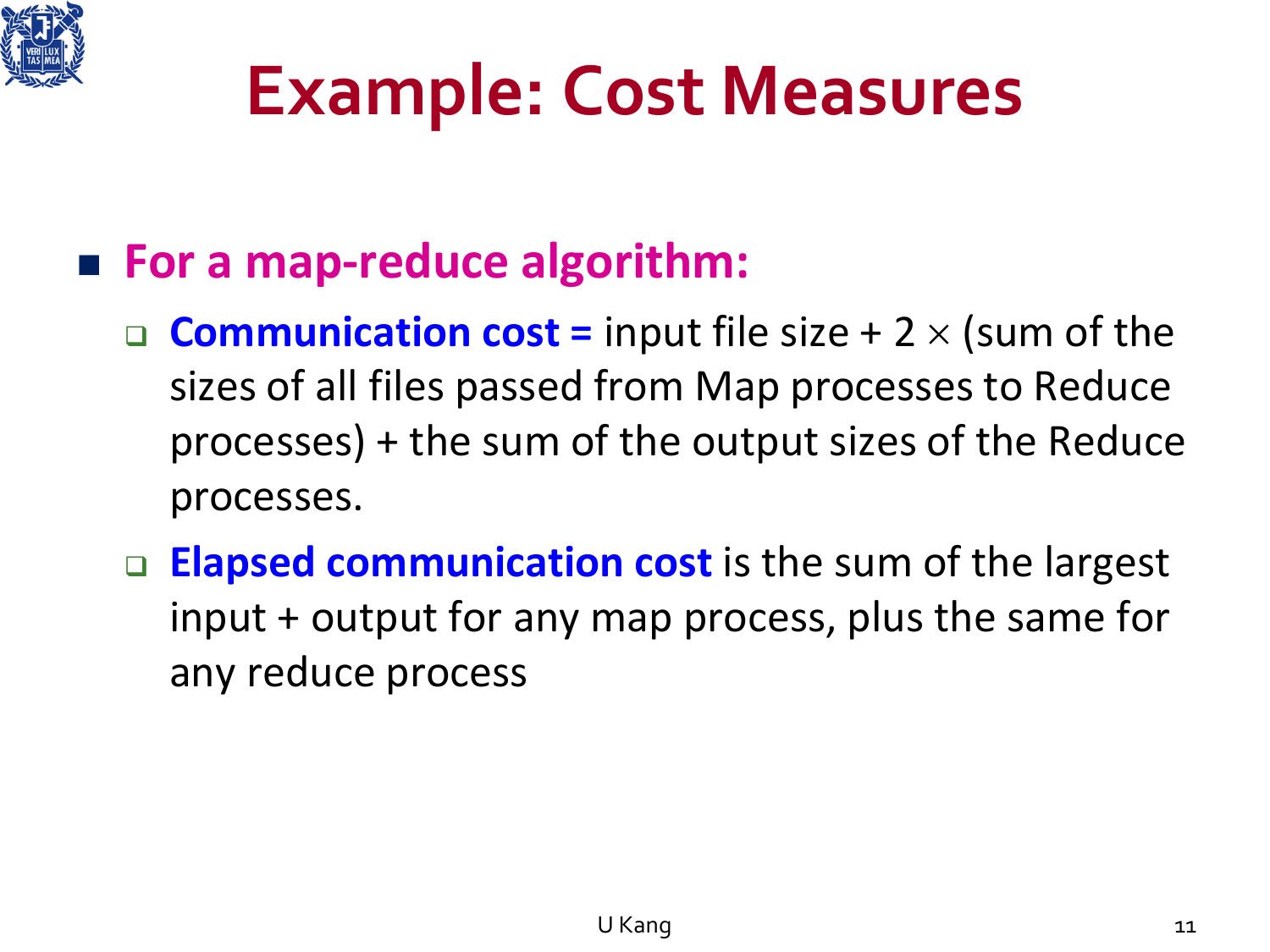

### **What Cost Measures Mean**

- Either the I/O (communication) or processing (computation) cost dominates
	- □ Ignore one or the other
- Total cost tells what you pay in rent from your friendly neighborhood cloud

■ Elapsed cost is wall-clock time using parallelism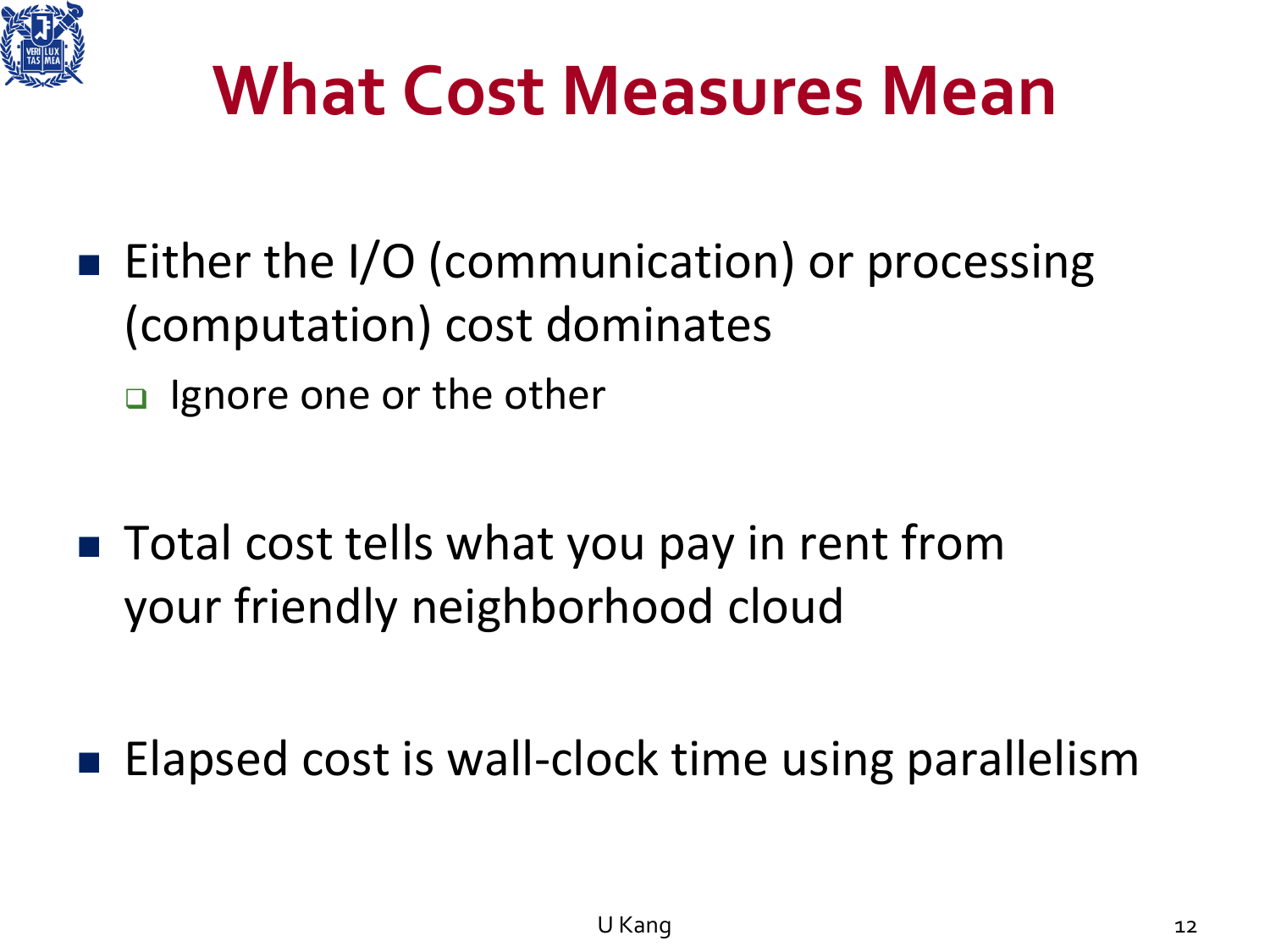

## **Cost of Map-Reduce Join**

- **Total communication cost**  $= O(|R| + |S| + |R \bowtie S|)$
- **Elapsed communication cost** =  $O(s)$ 
	- We're going to pick *k* (# of reducers) and the number of Map processes so that the I/O limit *s* is respected
	- We put a limit *s* on the amount of input or output that any one process can have. *s* **could be:**
		- What fits in main memory
		- What fits on local disk
- In many cases, computation cost is linear in the input + output size
	- **□** So computation cost is like comm. cost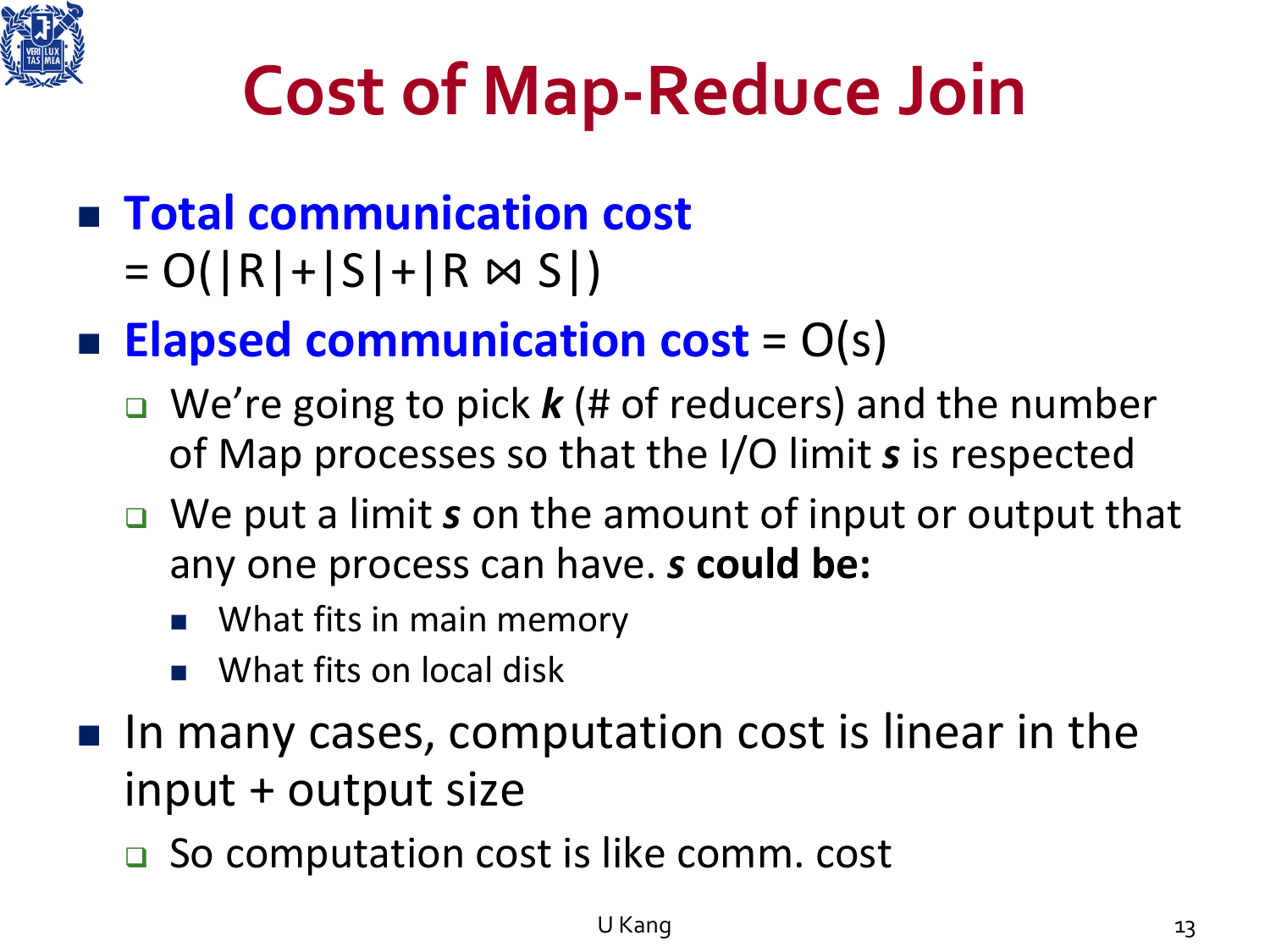



#### **Problems Suited For Map-Reduce Pointers and Further Reading**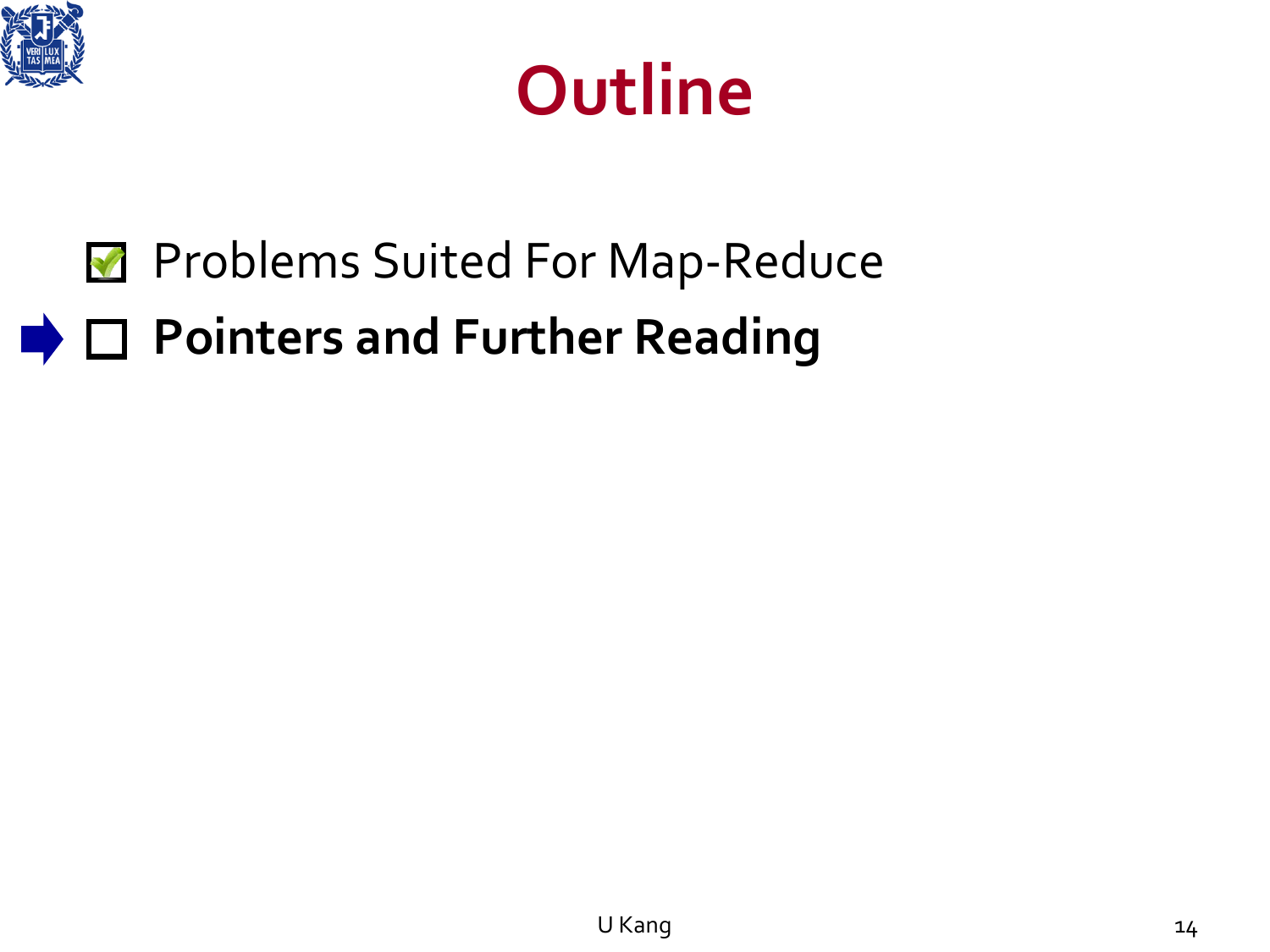

## **Implementations**

#### Google

□ Not available outside Google

#### **Hadoop**

- □ An open-source implementation in Java
- □ Uses HDFS for stable storage
- Download: <http://lucene.apache.org/hadoop/>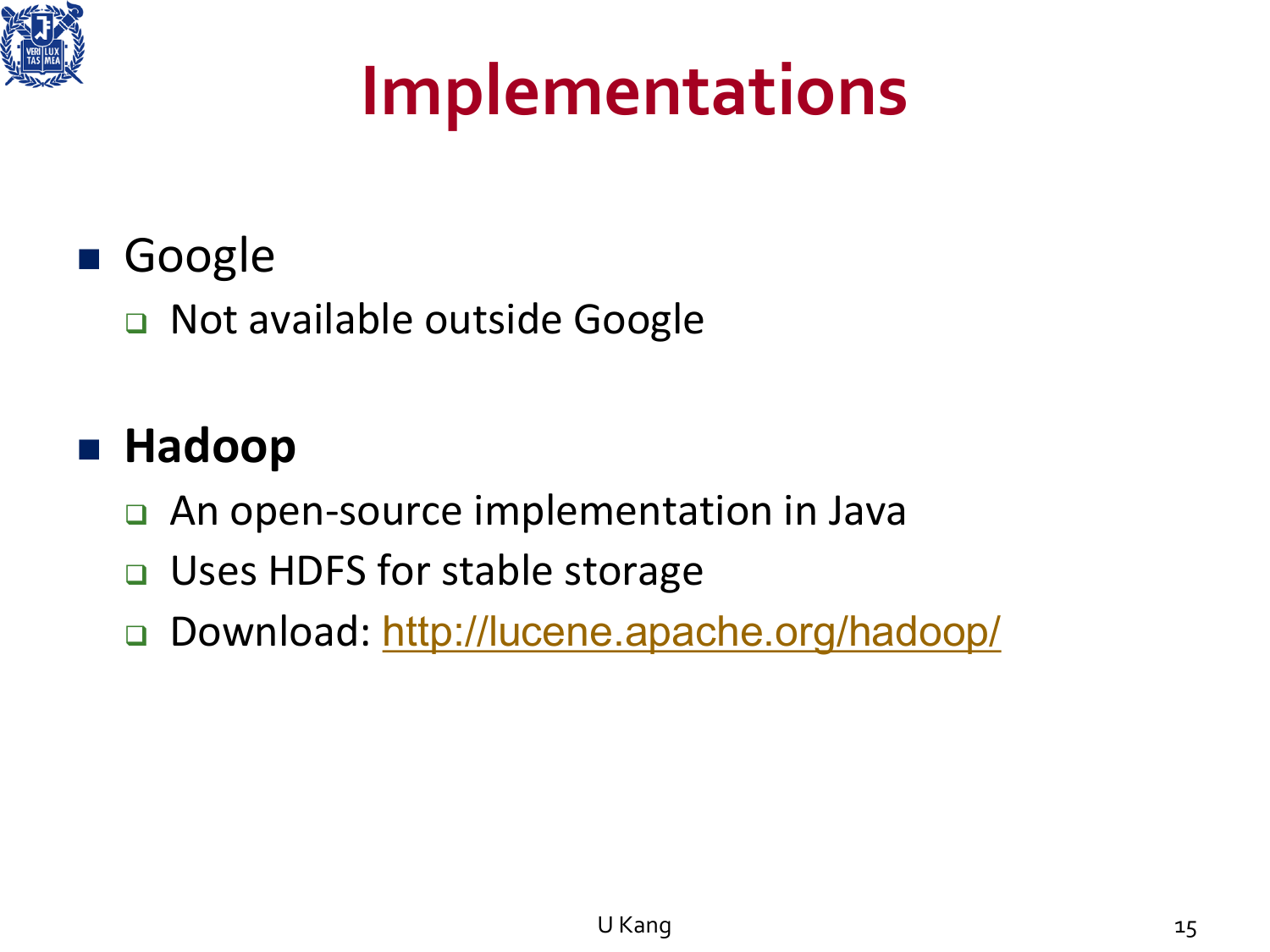

# **Cloud Computing**

- Ability to rent computing by the hour Additional services e.g., persistent storage
- Amazon's "Elastic Compute Cloud" (EC2)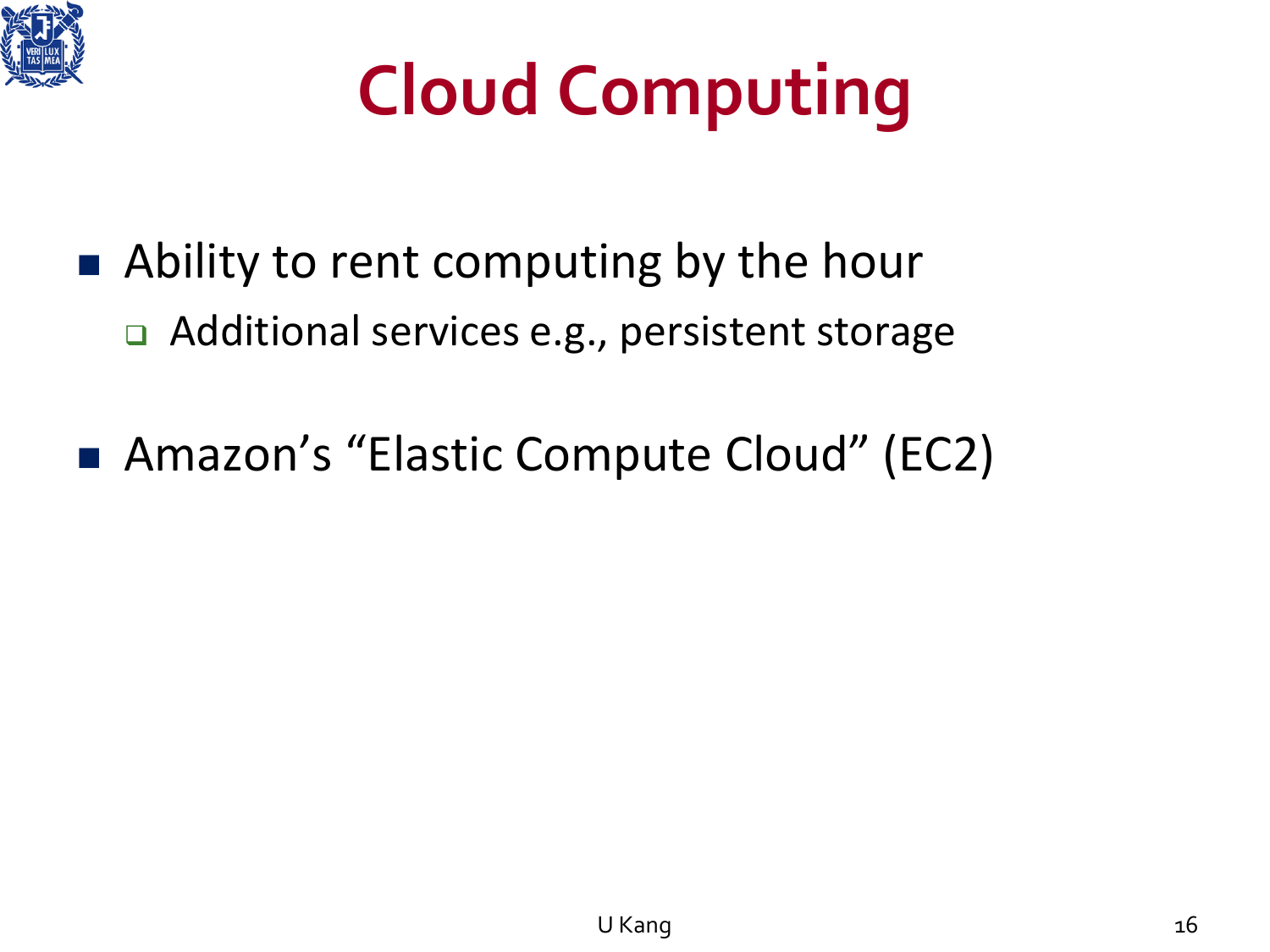



- Jeffrey Dean and Sanjay Ghemawat: MapReduce: Simplified Data Processing on Large Clusters
	- □ [http://static.googleusercontent.com/media/research.](http://static.googleusercontent.com/media/research.google.com/ko/archive/mapreduce-osdi04.pdf) google.com/ko//archive/mapreduce-osdi04.pdf
	- Must Read!
- Sanjay Ghemawat, Howard Gobioff, and Shun-Tak Leung: The Google File System
	- [http://static.googleusercontent.com/media/research.](http://static.googleusercontent.com/media/research.google.com/ko/archive/gfs-sosp2003.pdf) google.com/ko//archive/gfs-sosp2003.pdf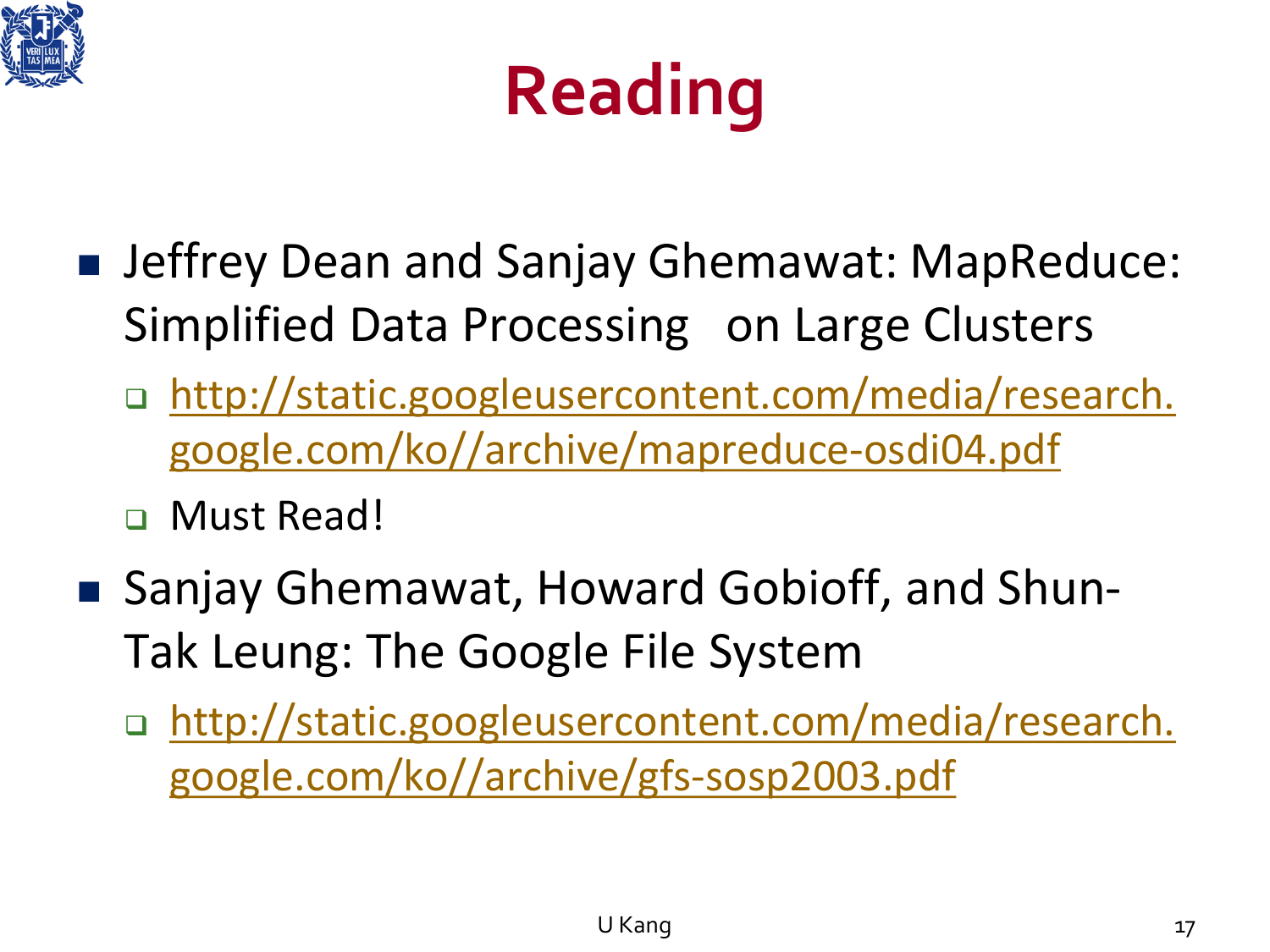



#### Hadoop Wiki

- ntroduction
	- <http://wiki.apache.org/lucene-hadoop/>
- **D** Getting Started
	- <http://wiki.apache.org/lucene-hadoop/GettingStartedWithHadoop>
- **D** Map/Reduce Overview
	- <http://wiki.apache.org/lucene-hadoop/HadoopMapReduce>
	- <http://wiki.apache.org/lucene-hadoop/HadoopMapRedClasses>
- **Eclipse Environment** 
	- <http://wiki.apache.org/lucene-hadoop/EclipseEnvironment>
- Javadoc
	- <http://lucene.apache.org/hadoop/docs/api/>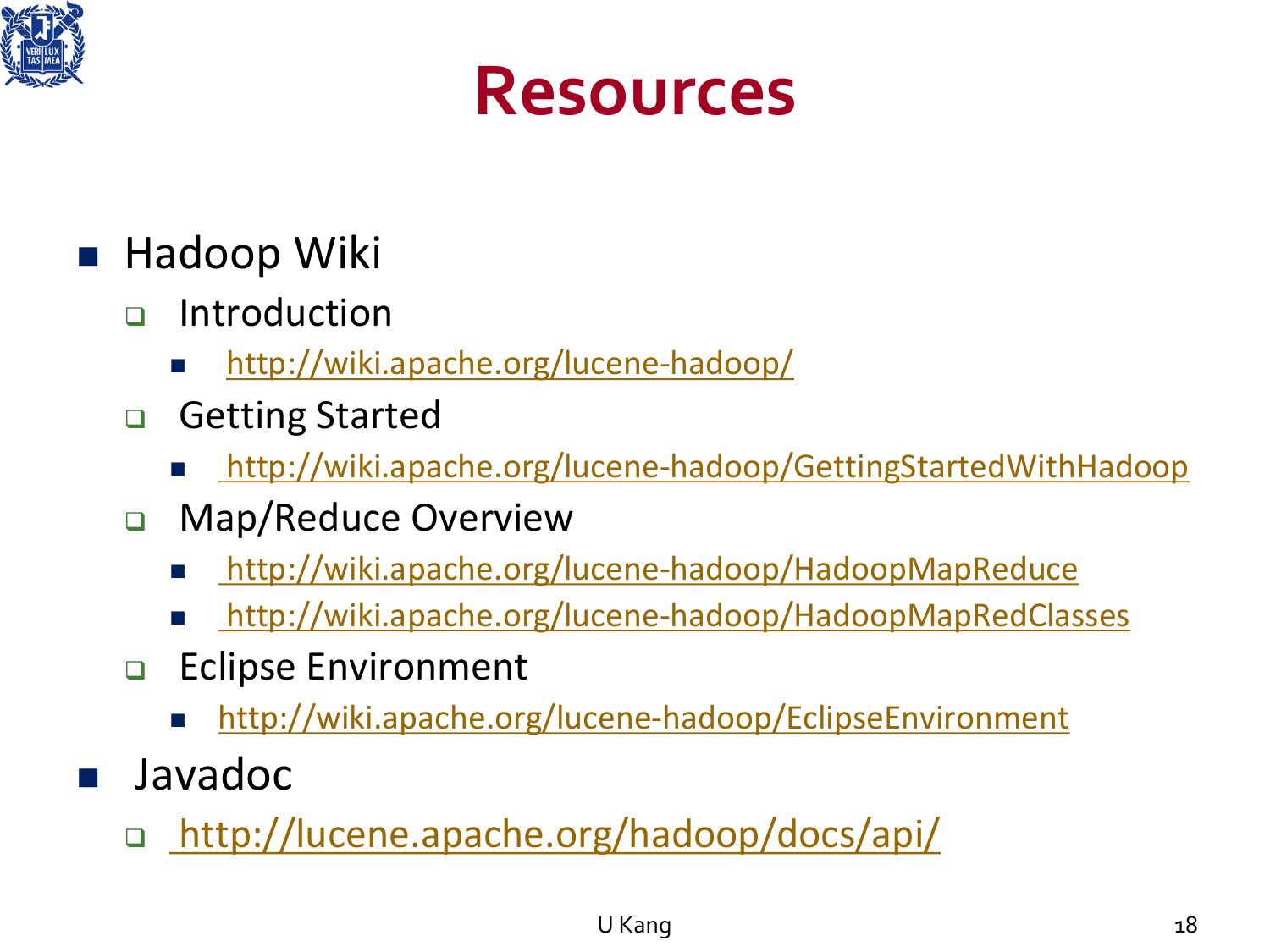



- Releases from Apache download mirrors
	- [http://www.apache.org/dyn/closer.cgi/lucene/hadoop](http://www.apache.org/dyn/closer.cgi/lucene/hadoop/) /
- Nightly builds of source
	- □ <http://people.apache.org/dist/lucene/hadoop/nightly/>
- Source code from subversion
	- □ [http://lucene.apache.org/hadoop/version\\_control.ht](http://lucene.apache.org/hadoop/version_control.html) ml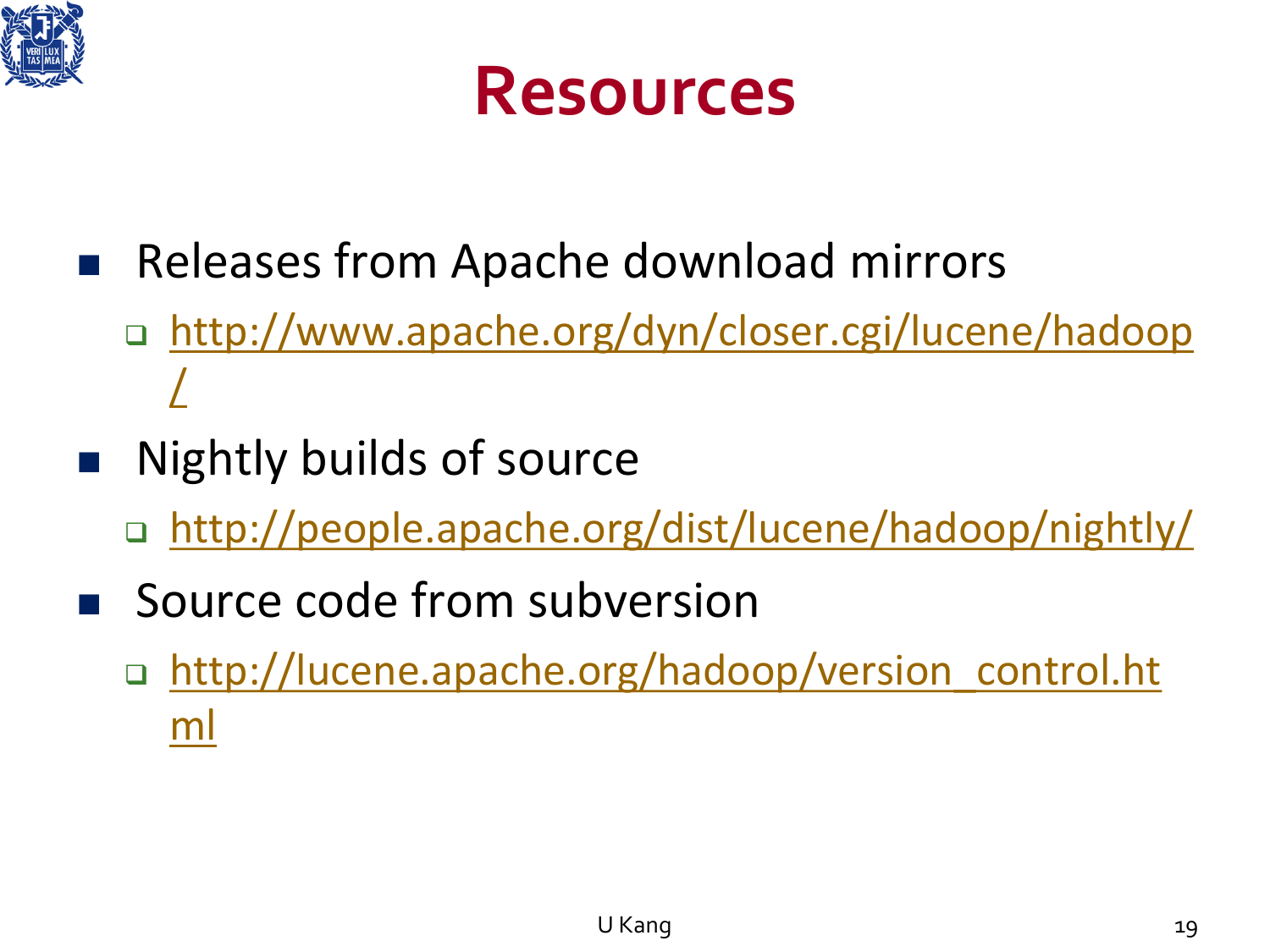

# **Further Reading**

- **Programming model inspired by functional language primitives**
- Partitioning/shuffling similar to many large-scale sorting systems □ NOW-Sort ['97]
- **Re-execution for fault tolerance** 
	- □ BAD-FS ['04] and TACC ['97]
- Locality optimization has parallels with Active Disks/Diamond w ork
	- Active Disks ['01], Diamond ['04]
- Backup tasks similar to Eager Scheduling in Charlotte system
	- □ Charlotte ['96]
- **Dynamic load balancing solves similar problem as River's distribulation** ted queues
	- □ River ['99]